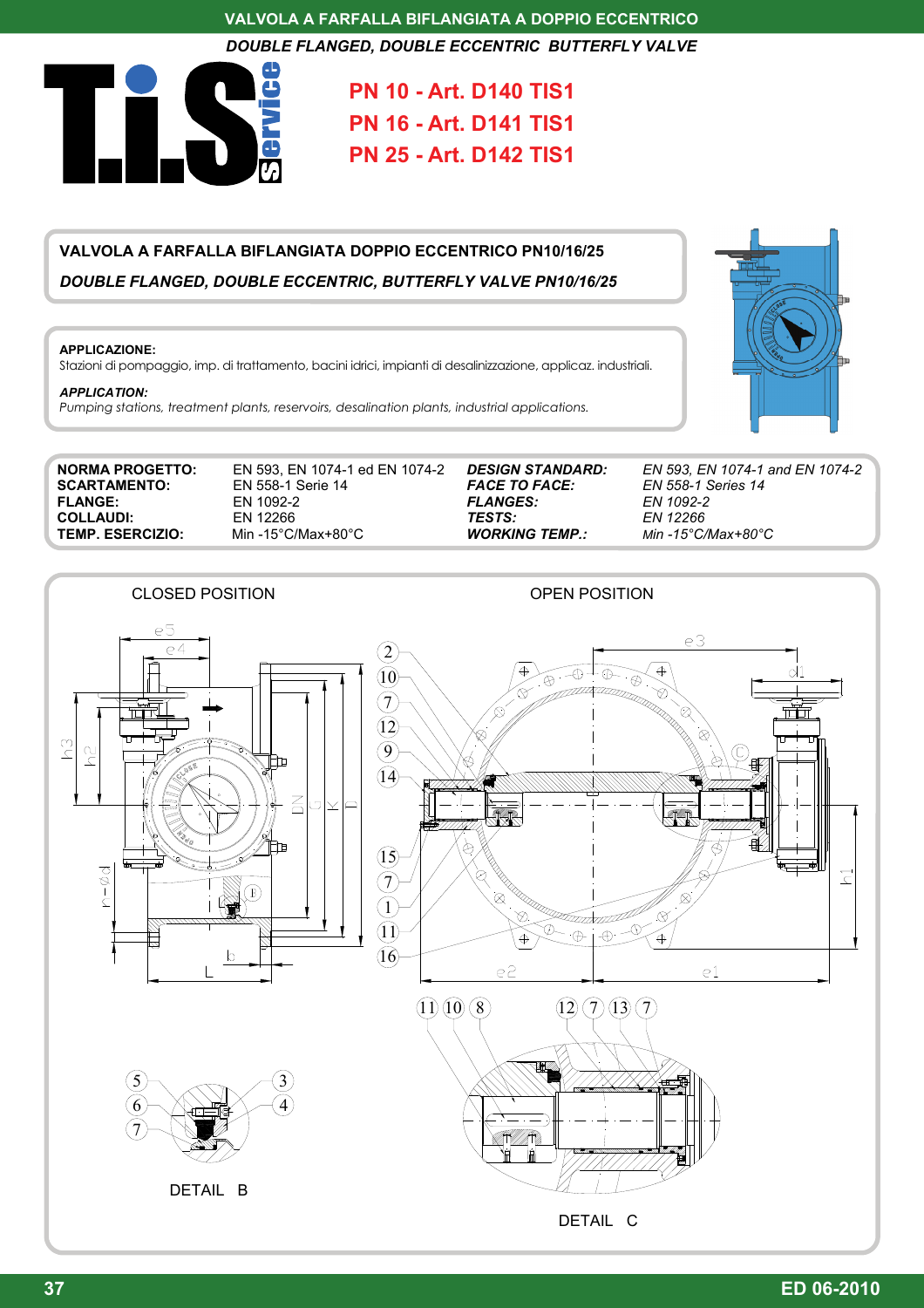**VALVOLA A FARFALLA BIFLANGIATA A DOPPIO ECCENTRICO** 



**PN 10 - Art. D140 TIS1 PN 16 - Art. D141 TIS1 PN 25 - Art. D142 TIS1** 

|                | <b>DENOMINAZIONE - PART</b>                                                                     | <b>MATERIALI - MATERIALS</b>                        |
|----------------|-------------------------------------------------------------------------------------------------|-----------------------------------------------------|
|                | 1 CORPO - BODY                                                                                  | GHISA SFEROIDALE GJS400/15 - DUCTILE IRON GJS400/15 |
| $\overline{2}$ | DISCO - DISC                                                                                    | GHISA SFEROIDALE GJS400/15 - DUCTILE IRON GJS400/15 |
|                | 3 VITE - SCREW                                                                                  | ACCIAIO INOX A2 - STAINLESS STEEL A2                |
|                | 4 ANELLO PREMI GUARNIZIONE - RETAINING RING                                                     | ACCIAIO INOX AISI 304 - STAINLESS STEEL AISI 304    |
|                | 5 ANELLO DI TENUTA SUL DISCO - DISC SEALING RING                                                | FPDM - EPDM                                         |
| 6.             | ANELLO DI TENUTA SUL CORPO - BODY SEALING RING ACCIAIO INOX AISI 304 - STAINLESS STEEL AISI 304 |                                                     |
|                | 7 O-RING - O-RING                                                                               | EPDM - EPDM                                         |
| 8              | ALBERO CONDUTTORE - SHAFT (DRIVEN END)                                                          | ACCIAIO INOX AISI 420 - STAINLESS STEEL AISI 420    |
|                | 9 ALBERO GUIDA - SHAFT (FREE END)                                                               | ACCIAIO INOX AISI 420 - STAINLESS STEEL AISI 420    |
|                | 10 CHIAVETTA - KEY                                                                              | ACCIAIO INOX AISI 420 - STAINLESS STEEL AISI 420    |
|                | 11 PERNO - PIN                                                                                  | ACCIAIO INOX AISI 420 - STAINLESS STEEL AISI 420    |
|                | 12 BOCCOLA - SEAL BUSH                                                                          | BRONZO/ALLUMINO - ALUMINIUM/BRONZE                  |
|                | 13 BOCCOLA - SEAL BUSH                                                                          | BRONZO/ALLUMINO - ALUMINIUM/BRONZE                  |
|                | 14 COPERCHIO - COVER                                                                            | GHISA SFEROIDALE GJS400/15 - DUCTILE IRON GJS400/15 |
|                | 15 BULLONE - BOLT                                                                               | ACCIAIO INOX A2 - STAINLESS STEEL A2                |
|                | 16 RIDUTTORE - GEAR BOX                                                                         | GHISA SFEROIDALE GJS400/15 - DUCTILE IRON GJS400/15 |

**RIVESTIMENTO ESTERNO/INTERNO:** Polvere epossidica 3M di colore BLU RAL 5015 con spessore min 250μm. *SURFACE PROTECTION: FBE coating process with 3M epoxy resin powder of sky blue color RAL 5015 and minimum thickness of 250*μ*m.* 

|   | <b>DN</b> | G    | Κ    | D    | n-ød      | b    | L   | e1   | e2   | e3   | e4  | e5  | ød1 | h1   | h <sub>2</sub>           | h <sub>3</sub> | W(kg) |
|---|-----------|------|------|------|-----------|------|-----|------|------|------|-----|-----|-----|------|--------------------------|----------------|-------|
|   | 80        | 132  | 160  | 200  | $8 - 19$  | 19   | 180 | 232  | 117  | 183  | 43  | 73  | 180 | 105  | $\overline{\phantom{a}}$ | 155            | 22    |
|   | 100       | 156  | 180  | 220  | $8 - 19$  | 19   | 190 | 258  | 136  | 209  | 43  | 73  | 180 | 115  | $\overline{\phantom{a}}$ | 155            | 31    |
|   | 150       | 211  | 240  | 285  | $8 - 23$  | 19   | 210 | 284  | 169  | 235  | 43  | 73  | 180 | 148  | $\overline{\phantom{a}}$ | 155            | 34    |
|   | 200       | 266  | 295  | 340  | $8 - 23$  | 20   | 230 | 337  | 200  | 278  | 64  | 127 | 250 | 175  | 145                      | 200            | 36    |
|   | 250       | 319  | 350  | 395  | $12 - 23$ | 22   | 250 | 367  | 226  | 308  | 64  | 127 | 250 | 203  | 145                      | 200            | 54    |
|   | 300       | 370  | 400  | 445  | 12-23     | 24.5 | 270 | 418  | 253  | 350  | 94  | 157 | 250 | 228  | 178                      | 238            | 70    |
|   | 350       | 429  | 460  | 505  | $16 - 23$ | 24.5 | 290 | 453  | 298  | 385  | 94  | 157 | 250 | 258  | 178                      | 238            | 105   |
| Ρ | 400       | 480  | 515  | 565  | 16-28     | 24.5 | 310 | 546  | 333  | 456  | 132 | 195 | 400 | 288  | 205                      | 275            | 136   |
|   | 450       | 530  | 565  | 615  | $20 - 28$ | 25.5 | 330 | 571  | 370  | 481  | 132 | 195 | 400 | 313  | 205                      | 275            | 190   |
| N | 500       | 582  | 620  | 670  | 20-28     | 26.5 | 350 | 605  | 400  | 515  | 185 | 251 | 400 | 340  | 336                      | 391            | 223   |
|   | 600       | 682  | 725  | 780  | 20-31     | 30   | 390 | 715  | 457  | 605  | 185 | 251 | 400 | 395  | 336                      | 391            | 275   |
|   | 700       | 794  | 840  | 895  | 24-31     | 32.5 | 430 | 785  | 538  | 670  | 185 | 251 | 400 | 453  | 336                      | 391            | 408   |
| 1 | 800       | 901  | 950  | 1015 | 24-34     | 35   | 470 | 871  | 594  | 741  | 233 | 313 | 400 | 513  | 386                      | 441            | 570   |
|   | 900       | 1001 | 1050 | 1115 | 28-34     | 37.5 | 510 | 936  | 658  | 806  | 233 | 313 | 400 | 563  | 386                      | 441            | 795   |
| 0 | 1000      | 1112 | 1160 | 1230 | 28-37     | 40   | 550 | 1059 | 723  | 896  | 296 | 399 | 400 | 620  | 436                      | 491            | 1132  |
|   | 1100      | 1218 | 1270 | 1340 | 32-37     | 42.5 | 590 | 1120 | 784  | 960  | 296 | 399 | 400 | 675  | 436                      | 491            | 1452  |
|   | 1200      | 1328 | 1380 | 1455 | $32 - 41$ | 45   | 630 | 1181 | 845  | 1018 | 296 | 399 | 400 | 733  | 436                      | 491            | 1810  |
|   | 1300      | 1430 | 1490 | 1575 | 32-44     | 45   | 670 | 1295 | 910  | 1106 | 410 | 538 | 400 | 793  | 547                      | 602            | 2011  |
|   | 1400      | 1530 | 1590 | 1675 | 36-44     | 46   | 710 | 1405 | 967  | 1194 | 410 | 538 | 400 | 843  | 547                      | 602            | 3134  |
|   | 1500      | 1640 | 1700 | 1785 | 36-44     | 47.5 | 750 | 1451 | 1040 | 1240 | 410 | 538 | 400 | 898  | 547                      | 602            | 3750  |
|   | 1600      | 1750 | 1820 | 1915 | 40-50     | 49   | 790 | 1497 | 1113 | 1286 | 410 | 538 | 400 | 963  | 547                      | 602            | 3951  |
|   | 1800      | 1950 | 2020 | 2115 | 44-50     | 52   | 870 | 1702 | 1247 | 1464 | 512 | 727 | 400 | 1063 | 684                      | 739            | 5691  |
|   | 2000      | 2150 | 2230 | 2325 | 48-50     | 55   | 950 | 1920 | 1380 | 1660 | 512 | 727 | 400 | 1168 | 684                      | 739            | 7780  |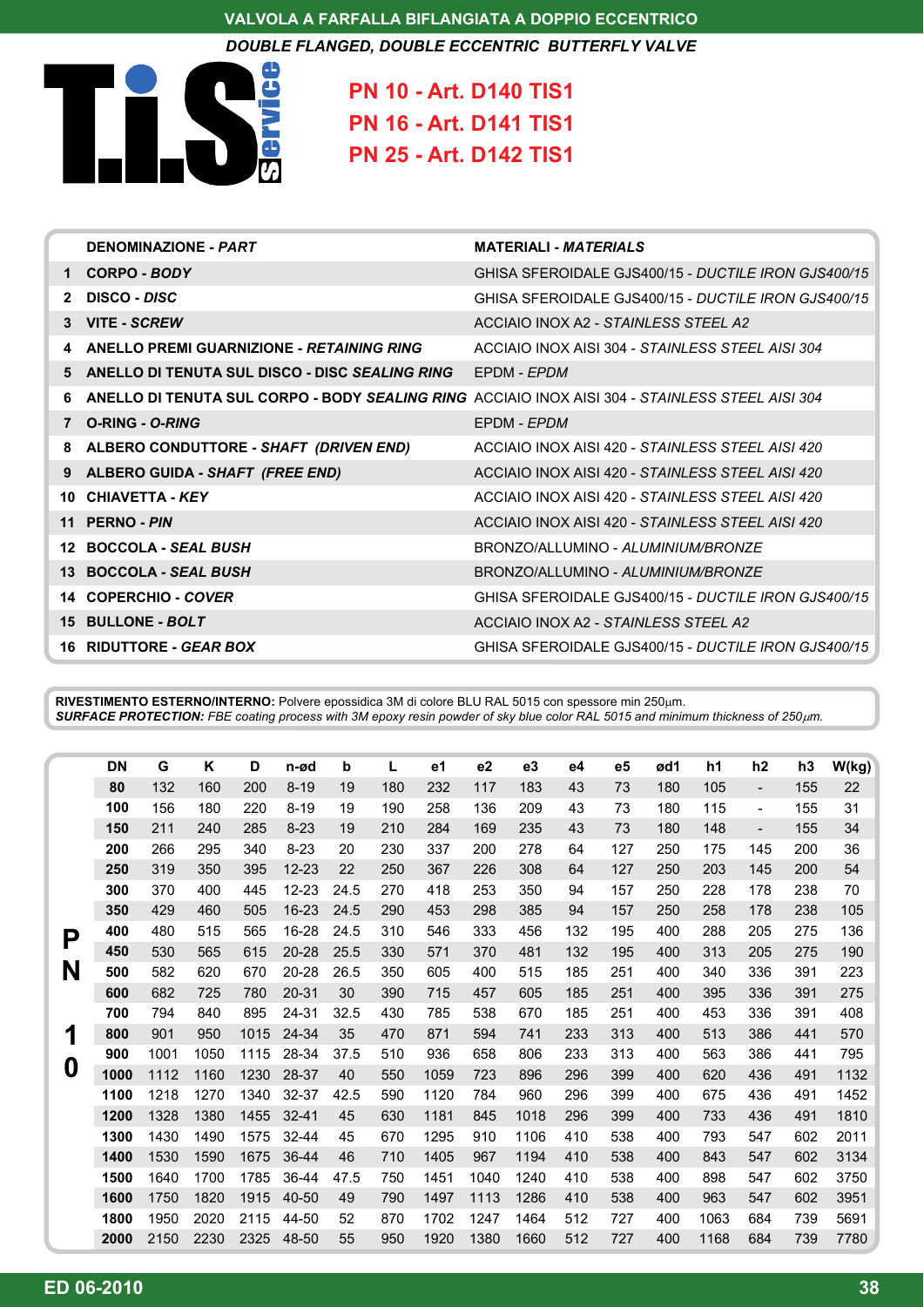**VALVOLA A FARFALLA BIFLANGIATA A DOPPIO ECCENTRICO** 



**PN 10 - Art. D140 TIS1 PN 16 - Art. D141 TIS1 PN 25 - Art. D142 TIS1** 

|   | <b>DN</b>       | G          | Κ          | D          | n-ød                 | b            | L          | e <sub>1</sub>               | e2             | e <sub>3</sub>               | e4                           | e <sub>5</sub>           | ød1                          | h <sub>1</sub>           | h <sub>2</sub>                 | h3                       | W(kg)                             |
|---|-----------------|------------|------------|------------|----------------------|--------------|------------|------------------------------|----------------|------------------------------|------------------------------|--------------------------|------------------------------|--------------------------|--------------------------------|--------------------------|-----------------------------------|
|   | 80              | 132        | 160        | 200        | $8 - 19$             | 19           | 180        | 232                          | 117            | 183                          | 43                           | 73                       | 180                          | 105                      | $\overline{\phantom{a}}$       | 155                      | 22                                |
|   | 100             | 156        | 180        | 220        | $8 - 19$             | 19           | 190        | 258                          | 136            | 209                          | 43                           | 73                       | 180                          | 115                      | $\blacksquare$                 | 155                      | 31                                |
|   | 150             | 211        | 240        | 285        | $8 - 23$             | 19           | 210        | 284                          | 169            | 235                          | 43                           | 73                       | 180                          | 148                      | $\overline{\phantom{a}}$       | 155                      | 34                                |
|   | 200             | 266        | 295        | 340        | 12-23                | 20           | 230        | 337                          | 200            | 278                          | 64                           | 127                      | 250                          | 175                      | 145                            | 200                      | 36                                |
|   | 250             | 319        | 355        | 405        | $12 - 28$            | 22           | 250        | 402                          | 227            | 337                          | 94                           | 157                      | 250                          | 208                      | 178                            | 238                      | 54                                |
|   | 300             | 370        | 410        | 460        | 12-28                | 24.5         | 270        | 433                          | 270            | 368                          | 94                           | 157                      | 250                          | 235                      | 178                            | 238                      | 84                                |
|   | 350             | 429        | 470        | 520        | 16-28                | 26.5         | 290        | 513                          | 305            | 427                          | 132                          | 195                      | 250                          | 265                      | 205                            | 275                      | 112                               |
| P | 400             | 480        | 525        | 580        | 16-31                | 28           | 310        | 552                          | 344            | 466                          | 132                          | 195                      | 250                          | 295                      | 205                            | 275                      | 176                               |
|   | 450             | 548        | 585        | 640        | $20 - 31$            | 30           | 330        | 634                          | 380            | 528                          | 185                          | 251                      | 400                          | 325                      | 336                            | 391                      | 210                               |
| N | 500             | 609        | 650        | 715        | 20-34                | 31.5         | 350        | 660                          | 406            | 554                          | 185                          | 251                      | 400                          | 363                      | 336                            | 391                      | 312                               |
|   | 600             | 720        | 770        | 840        | 20-37                | 36           | 390        | 736                          | 490            | 630                          | 185                          | 251                      | 400                          | 425                      | 336                            | 391                      | 365                               |
|   | 700             | 794        | 840        | 910        | 24-37                | 39.5         | 430        | 822                          | 546            | 696                          | 233                          | 313                      | 400                          | 460                      | 386                            | 441                      | 554                               |
| 1 | 800             | 901        | 950        | 1025       | $24 - 41$            | 43           | 470        | 872                          | 630            | 748                          | 233                          | 313                      | 400                          | 518                      | 386                            | 441                      | 790                               |
|   | 900             | 1001       | 1050       | 1125       | 28-41                | 46.5         | 510        | 994                          | 700            | 836                          | 296                          | 399                      | 400                          | 568                      | 436                            | 491                      | 1023                              |
| 6 | 1000            | 1112       | 1170       | 1255       | 28-44                | 50           | 550        | 1083                         | 776            | 925                          | 296                          | 399                      | 400                          | 633                      | 436                            | 491                      | 1405                              |
|   | 1100            | 1218       | 1270       | 1355       | 32-44                | 53.5         | 590        | 1254                         | 795            | 1048                         | 410                          | 538                      | 400                          | 683                      | 547                            | 602                      | 1890                              |
|   | 1200            | 1328       | 1390       | 1485       | 32-50                | 57           | 630        | 1302                         | 874            | 1096                         | 410                          | 538                      | 400                          | 748                      | 547                            | 602                      | 2380                              |
|   | 1300            | 1430       | 1490       | 1585       | 32-50                | 59           | 670        | 1402                         | 974            | 1186                         | 410                          | 538                      | 400                          | 798                      | 547                            | 602                      | 2950                              |
|   | 1400            | 1530       | 1590       | 1685       | 36-50                | 60           | 710        | 1419                         | 1034           | 1213                         | 512                          | 727                      | 400                          | 848                      | 684                            | 739                      | 4200                              |
|   | 1500            | 1640       | 1710       | 1820       | 36-57                | 62.5         | 750        | 1520                         | 1140           | 1320                         | 512                          | 727                      | 400                          | 915                      | 684                            | 739                      | 4950                              |
|   | 1600            | 1750       | 1820       | 1930       | 40-57                | 65           | 790        | 1660                         | 1160           | 1407                         | 512                          | 727                      | 400                          | 970                      | 684                            | 739                      | 5420                              |
|   | 1800            | 1950       | 2020       | 2130       | 44-57                | 70           | 870        | $\overline{a}$               |                | ÷                            | $\overline{a}$               |                          |                              |                          |                                |                          | 8200                              |
|   | 2000            | 2150       | 2230       | 2345       | 48-62                | 75           | 950        | $\overline{\phantom{a}}$     |                | L,                           | $\overline{\phantom{a}}$     | $\overline{\phantom{a}}$ | $\overline{\phantom{0}}$     | $\overline{\phantom{a}}$ | $\qquad \qquad \blacksquare$   |                          | 10000                             |
|   |                 |            |            |            |                      |              |            |                              |                |                              |                              |                          |                              |                          |                                |                          |                                   |
|   |                 |            |            |            |                      |              |            |                              |                |                              |                              |                          |                              |                          |                                |                          |                                   |
|   |                 |            |            |            |                      |              |            |                              |                | e <sub>3</sub>               | e4                           |                          |                              |                          |                                |                          |                                   |
|   | <b>DN</b><br>80 | G          | Κ<br>160   | D          | n-ød                 | b<br>19      | L          | e <sub>1</sub>               | e2<br>117      | 183                          | 43                           | e5<br>73                 | ød1<br>180                   | h1<br>105                | h2<br>$\overline{\phantom{a}}$ | h3                       | W(kg)<br>$\overline{\phantom{a}}$ |
|   | 100             | 132<br>156 | 190        | 200<br>235 | $8 - 19$<br>$8 - 23$ | 19           | 180<br>190 | 232<br>258                   | 136            | 209                          | 43                           | 73                       | 180                          | 123                      | $\blacksquare$                 | 155<br>155               | 33                                |
|   | 150             | 211        | 250        | 300        | $8 - 28$             | 20           | 210        | 320                          | 188            | 264                          | 64                           | 127                      | 250                          | 155                      | 145                            | 200                      | $\qquad \qquad \blacksquare$      |
|   | 200             | 274        |            | 360        |                      | 22           |            |                              |                | 300                          | 94                           | 157                      |                              |                          |                                |                          | 49                                |
|   | 250             | 330        | 310<br>370 | 425        | 12-28                | 24.5         | 230<br>250 | 365<br>402                   | 230<br>254     | 377                          | 94                           | 157                      | 250<br>250                   | 185<br>218               | 178<br>178                     | 238<br>238               | 82                                |
|   | 300             | 389        | 430        | 485        | $12 - 31$<br>16-31   | 27.5         | 270        | 468                          | 300            | 382                          | 132                          | 195                      | 250                          | 248                      | 205                            | 275                      |                                   |
|   | 350             | 448        | 490        | 555        |                      |              |            |                              |                |                              |                              |                          |                              | 283                      |                                |                          |                                   |
|   | 400             | 503        | 550        |            | 16-34                | 30           | 290        | 530                          | 318            | 435                          | 132                          | 195                      | 250<br>400                   | 315                      | 205<br>336                     | 275<br>391               | 180<br>205                        |
| Ρ | 450             | 548        | 600        | 620<br>670 | 16-37                | 32           | 310<br>330 | 612<br>660                   | 370<br>420     | 501<br>555                   | 185<br>185                   | 251<br>251               | 400                          | 340                      |                                | 391                      | 330                               |
|   | 500             | 609        | 660        | 730        | 20-37<br>20-37       | 34.5<br>36.5 | 350        | 695                          | 454            | 569                          | 233                          | 313                      | 400                          | 370                      | 336<br>386                     | 441                      | $\overline{\phantom{a}}$          |
| N | 600             | 720        | 770        | 845        | $20 - 41$            | 42           | 390        | 781                          | 500            | 655                          | 233                          | 313                      | 400                          | 428                      | 386                            | 441                      | 533                               |
|   | 700             | 820        | 875        | 960        | 24-44                | 46.5         | 430        | 898                          | 604            | 740                          | 296                          | 399                      | 400                          | 485                      | 436                            | 491                      | 687                               |
|   | 800             | 928        | 990        | 1085       | 24-50                | 51           | 470        | 980                          | 673            | 822                          | 296                          | 399                      | 400                          | 548                      | 436                            | 491                      | 1070                              |
| 2 | 900             | 1028       | 1090       | 1185       | 28-50                | 55.5         | 510        | 1110                         | 730            | 905                          | 410                          | 538                      | 400                          | 598                      | 547                            | 602                      | 1325                              |
| 5 | 1000            | 1140       | 1210       | 1320       | 28-57                | 60           | 550        | 1210                         | 820            | 1003                         | 410                          | 538                      | 400                          | 665                      | 547                            | 602                      | 1985                              |
|   | 1100            | 1240       | 1310       | 1420       | 32-57                | 64.5         | 590        | 1378                         | 898            | 1130                         | 512                          | 727                      | 400                          | 715                      | 684                            | 739                      | 2440                              |
|   | 1200            | 1350       | 1420       | 1530       | 32-57                | 69           | 630        | 1476                         | 995            | 1224                         | 512                          | 727                      | 400                          | 770                      | 684                            | 739                      | $\blacksquare$                    |
|   | 1300            | 1450       | 1530       | 1645       | 32-62                | 72           | 670        | 1580                         | 1095           | 1330                         | 512                          | 727                      | 400                          | 828                      | 684                            | 739                      | 3802                              |
|   | 1400            | 1560       | 1640       | 1755       | 36-62                | 74           | 710        | 1596                         | 1151           | 1344                         | 512                          | 727                      | 400                          | 883                      | 684                            | 739                      | 5250                              |
|   | 1500            | 1678       | 1750       | 1865       | 36-62                | 77.5         | 750        | 1700                         | 1160           | 1400                         | 630                          | 747                      | 400                          | 938                      | 968                            | 1212                     | $\blacksquare$                    |
|   | 1600            | 1780       | 1860       | 1975       | 40-62                | 81           | 790        | 1806                         | 1250           | 1504                         | 630                          | 747                      | 400                          | 993                      | 968                            | 1212                     | $\overline{\phantom{a}}$          |
|   | 1800            | 1985       | 2070       | 2195       | 44-70                | 88           | 870        | $\qquad \qquad \blacksquare$ | $\overline{a}$ | $\qquad \qquad \blacksquare$ | $\qquad \qquad \blacksquare$ | $\overline{\phantom{0}}$ | $\qquad \qquad \blacksquare$ | $\overline{\phantom{0}}$ | $\overline{\phantom{0}}$       | $\overline{\phantom{a}}$ | $\overline{\phantom{0}}$          |